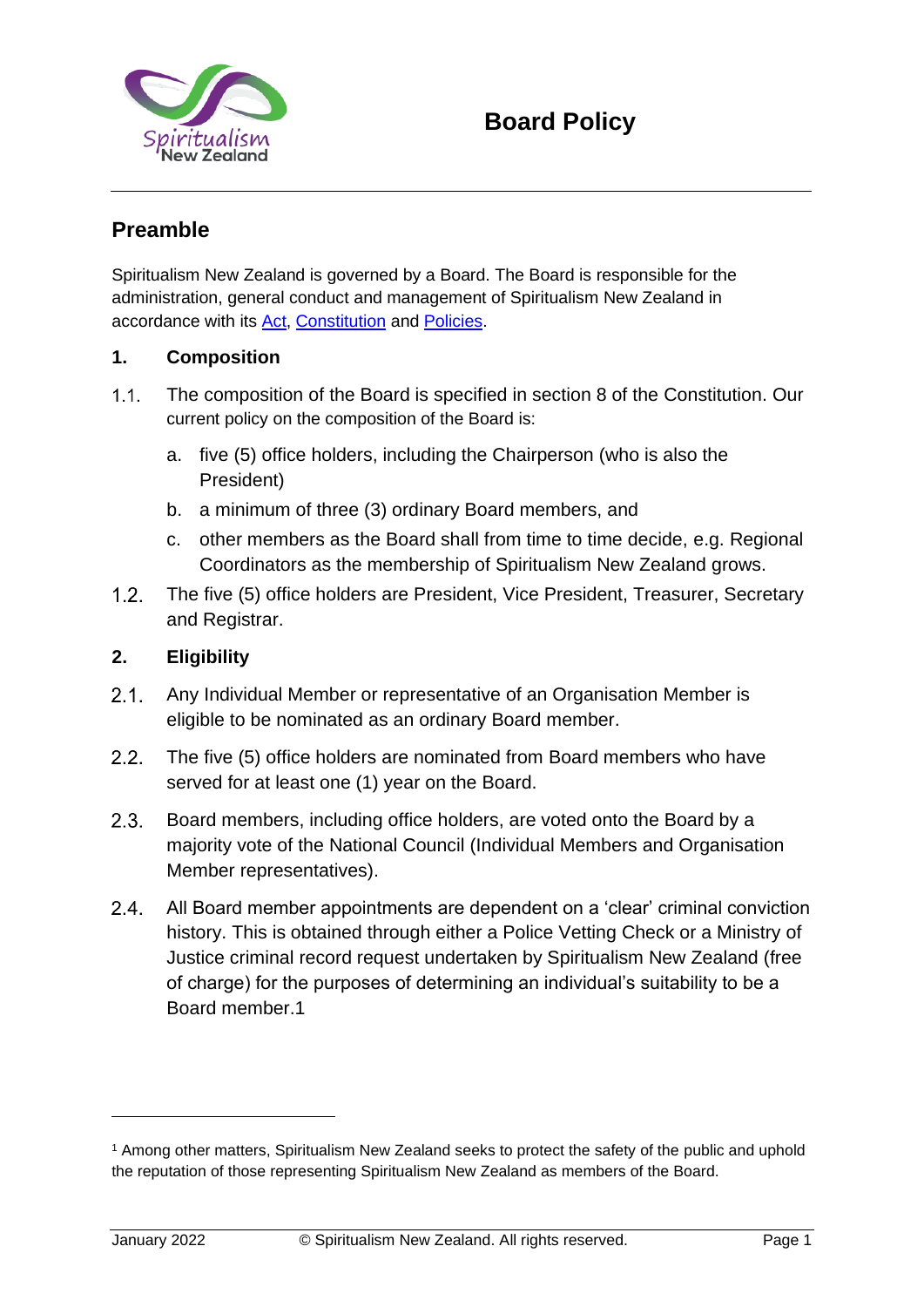

- $2.5.$ A 'clear' criminal conviction history is one containing no convictions or where the Registrar is satisfied that the information will not interfere with an individual's ability to hold or to act in the relevant position or perform any relevant functions.
- $2.6.$ If a criminal conviction history comes back with a conviction:
	- a. the information is considered by the Registrar and a nominated office holder of Spiritualism New Zealand
	- b. approval for the Board member's election to be confirmed is at the discretion of the Registrar and nominated office holder. If there is a difference of opinion, the President of Spiritualism New Zealand has the final decision.
- $2.7.$ The criteria for approving a conviction is based on but not limited to:
	- a. the length of time since the offence was committed
	- b. the current age and level of maturity compared to when the crime was committed
	- c. the seriousness of the crime (length of sentence, use of violence/ weapons, circumstances of the crime)
	- d. pattern of previous criminal behaviour/convictions
	- e. the nature of the position relative to the nature of the offence/conviction.
- 2.8. Criminal conviction histories are required to be renewed:
	- a. every three (3) years, or
	- b. on the request of any two members of Spiritualism New Zealand when there are grounds to believe an offence may have been committed in the intervening period.
- $2.9.$ It is the responsibility of Spiritualism New Zealand to ensure that the requirement to get a new criminal conviction check is fulfilled.
- 2.10. The results of a criminal conviction history are processed and destroyed six (6) weeks after processing.
- 2.11. Board members must declare any Conflict of Interest that may exist or arise (refer Section 17 of the [Constitution\)](https://spiritualism.org.nz/constitution/).

### **3. Term of office**

 $3.1$ All Board members are deemed to be Individual Members for their term of service on the Board with their annual fee waived for that time.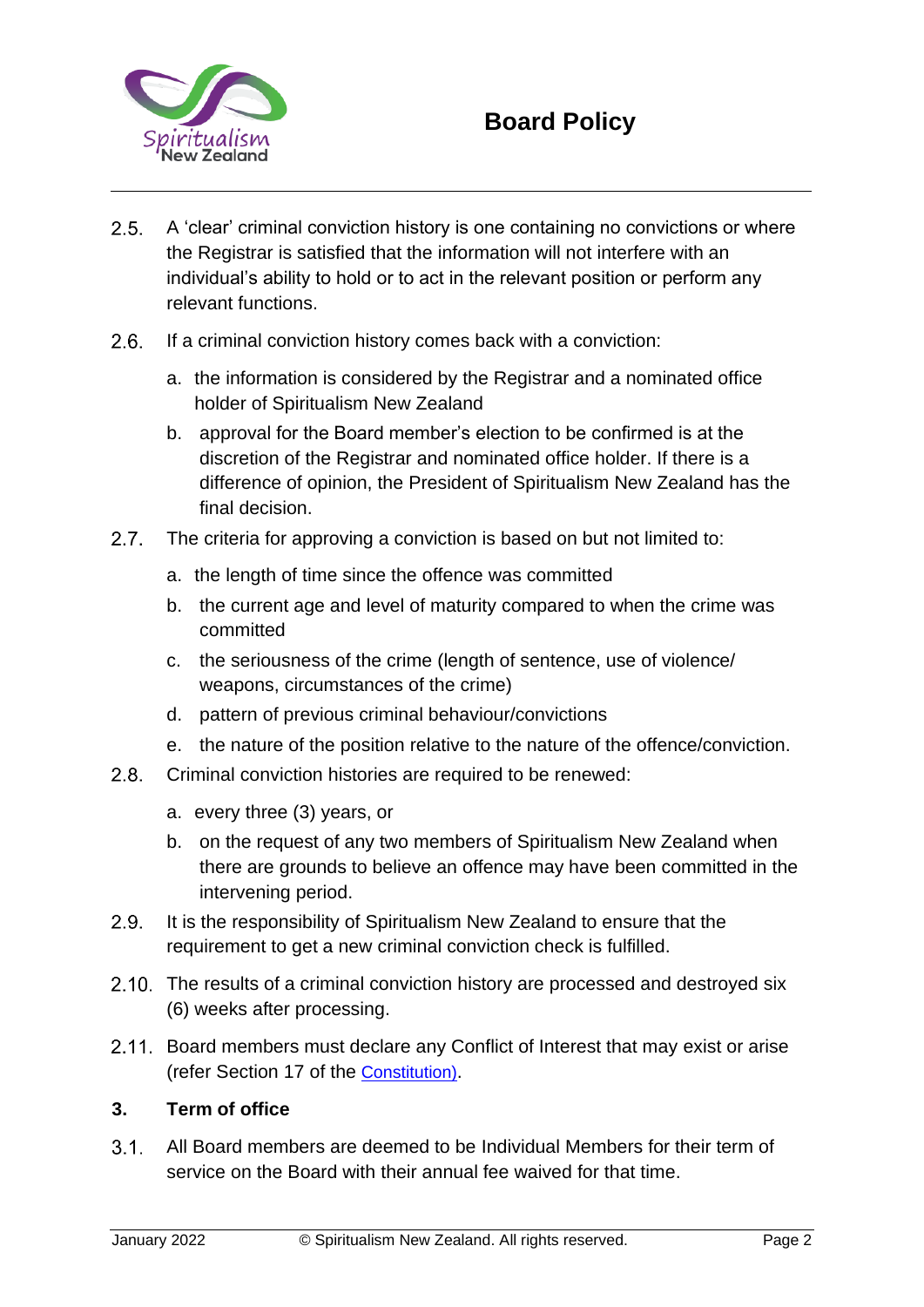

- $3.2.$ Board members shall serve for a three-year term and may be re-elected for a further two (2) terms. No Board member may serve for more than three consecutive terms.
- $3.3.$ Any board member completing three consecutive terms must stand down for at least one (1) year before becoming eligible for re-election to the Board.

#### **4. Election of Board**

- $4.1$ Not less than 42 days before the date fixed for the National Council meeting (Annual General Meeting) the Board shall, by notice in writing, call for nominations for elected Board members.
- $4.2.$ Nominations for Board positions:
	- a. must be made in writing, including by post or email, by any voting member
	- b. must be received by Secretary not less than 21 days before the date fixed for the National Council.
- $4.3.$ Immediately after the closing date for nominations, all members will be sent a list of all nominations received. If nominations exceed the number of vacancies an election shall be held by postal ballot prior to the National Council meeting. Voting papers will be sent to all voting members with at least 14 days' notice of the closing date for receipt of votes. Votes may be cast electronically by email. All Board members will be announced and confirmed at the National Council meeting.
- $4.4$ If vacancies equal or exceed the number of nominations received, then those received by the closing date will be declared duly appointed.
- $4.5.$ Nominations to fill unfilled vacancies may be called for at the National Council meeting. In the event of such nominations which have been seconded exceeding those vacancies then there will be an election to determine which of those people so nominated will fill them. The election will be by ballot.
- $4.6.$ Should a vacancy occur in the offices of President, Vice President, Treasurer, Secretary or Registrar during a time when a meeting of the National Council cannot conveniently be convened to vote in their replacement, a replacement must be appointed from among the remaining members of the Board until a meeting of the National Council can conveniently be convened to elect a new office holder.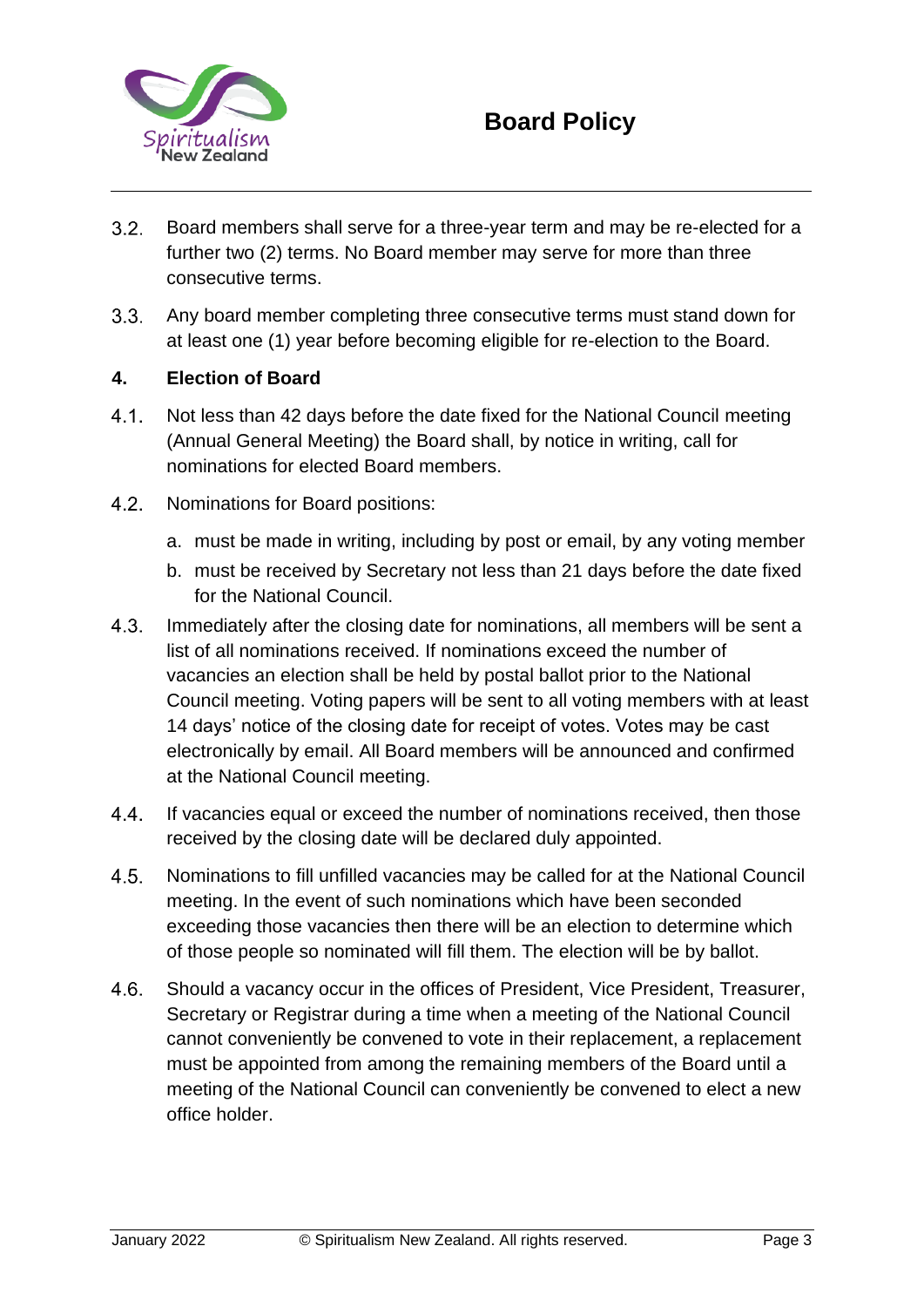

# **Board Policy**

 $4.7.$ Any other vacancy occurring among elected Board members during a time when a meeting of the National Council cannot conveniently be convened to vote in their replacement, may be filled by the Board. Any person so chosen shall retain office only for such period as determined by the Board but not beyond the next National Council meeting.

### **5. Co-opted Board members**

- $5.1$ To ensure adequate representation and skills, the Board has the ability to coopt members to the Board.
- $5.2.$ The co-opted members will only hold position for such period as determined by the Board but not beyond the next National Council meeting.
- $5.3.$ Co-opted members will have the same authorities as other Board members.

### **6. Dismissal of Board member**

- $6.1.$ A Board member shall be disqualified from holding office if:
	- a. they become physically or mentally incapable of acting as a Board member, or
	- b. they tender a written resignation, or
	- c. they cease to be a member of good standing in Spiritualism New Zealand, or
	- d. they do not provide a clear criminal conviction history, or
	- e. they do not comply with the requirement to obtain or renew a criminal conviction history through Spiritualism New Zealand, or
	- f. they are convicted of any criminal offence (excluding any minor traffic offence), or
	- g. in the opinion of the majority of the Board members, the Board member is guilty of misconduct.
- $6.2.$ When a majority of the Board members consider that a Board member may have through any action or inaction behaved in a manner that may amount to misconduct then the following procedure shall apply.
	- a. The Chairperson shall enquire into the circumstances of the matter as soon as practicable after it comes to his/her notice and shall give the Board member whose conduct is being enquired into a reasonable opportunity to comment on the issue of the complaint or concern.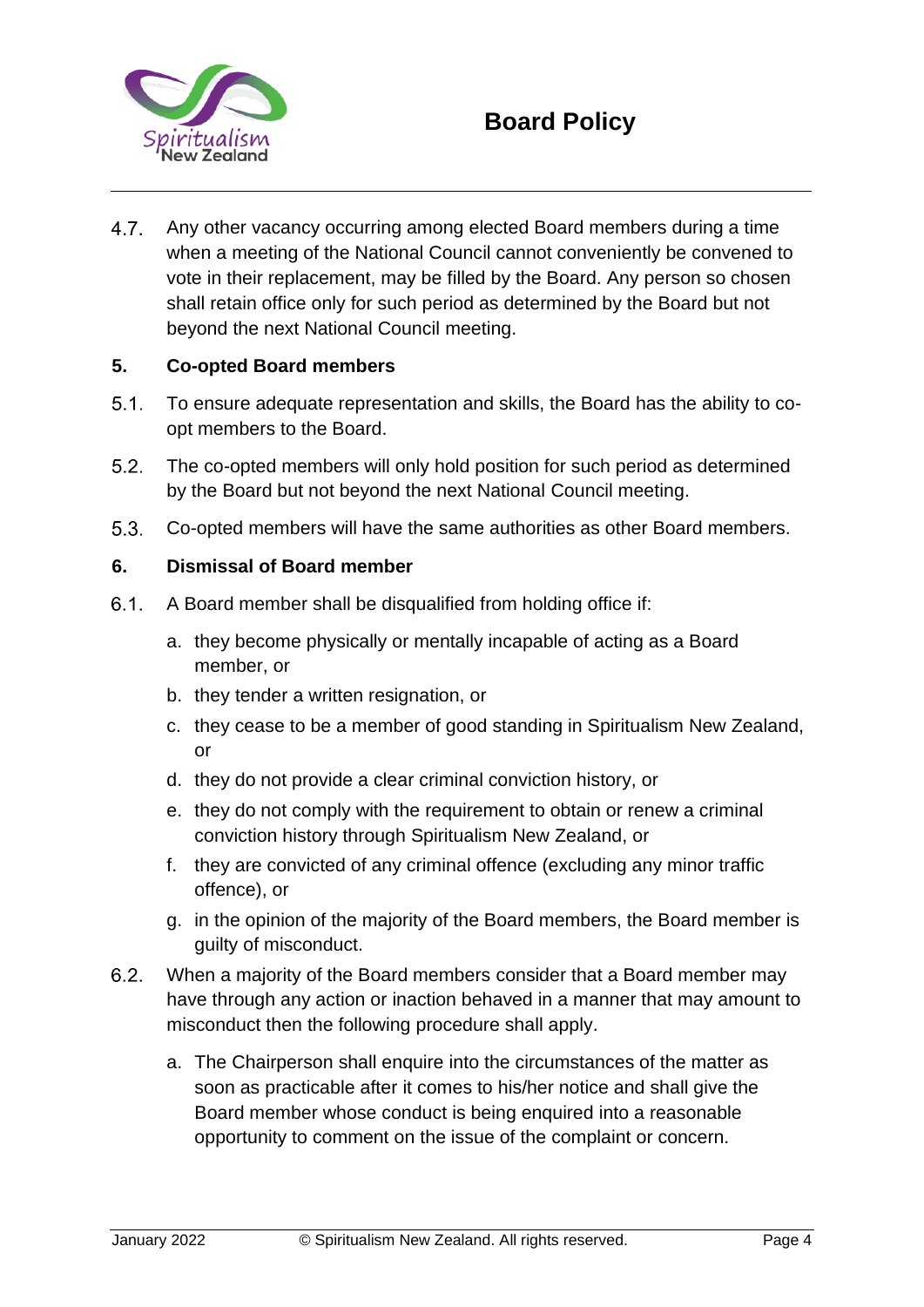

- b. The Board member whose conduct is being enquired into shall be entitled to be represented at all stages throughout the enquiry and shall also be entitled to have a support person present.
- c. If after the hearing the Board member's explanation of the complaint or concern the Board is satisfied that there has been misconduct the Board may resolve to terminate the Board member's office either with or without notice as the Board may deem appropriate in all the circumstances.
- d. Any such enquiry into the behaviour of a Board member shall be conducted by the Board in good faith and according to the principles of natural justice.
- e. The absence of a Board member from three (3) consecutive Board meetings is deemed as a resignation from the Board by the Board member unless the Board decides otherwise.
- f. If the Chairperson is the one whose conduct is being investigated, then the Vice President will run the meeting.

### **7. Board meetings**

- $7.1$ The Board shall hold at least three (3) meetings annually spread throughout the financial year with National Council meeting being held in August.
- $7.2.$ The President presides at all Board meetings as the Chair. If the President is absent from the meeting or is precluded from chairing under section 17 of the [Constitution,](https://spiritualism.org.nz/constitution/) the Vice President shall be Chair.
- $7.3.$ The quorum for Board meetings is two-thirds of all the members of the Board.
- $7.4.$ Meetings may be held either by:
	- a. a number of the members who constitute a quorum being assembled together at the place, date and time appointed for the meeting, or
	- b. means of audio or tele-conference or video conference or by Skype, Facetime or similar application by which all Board members participating and constituting a quorum can simultaneously hear each other throughout the meeting.
- $7.5.$ All decisions shall be made by majority vote. The method of voting shall be determined by the Board from time to time.
- $7.6.$ A written resolution agreed to in writing (whether by electronic communication or otherwise) by at least three quarters (3/4) of the Board shall have the same effect as if passed at a meeting.